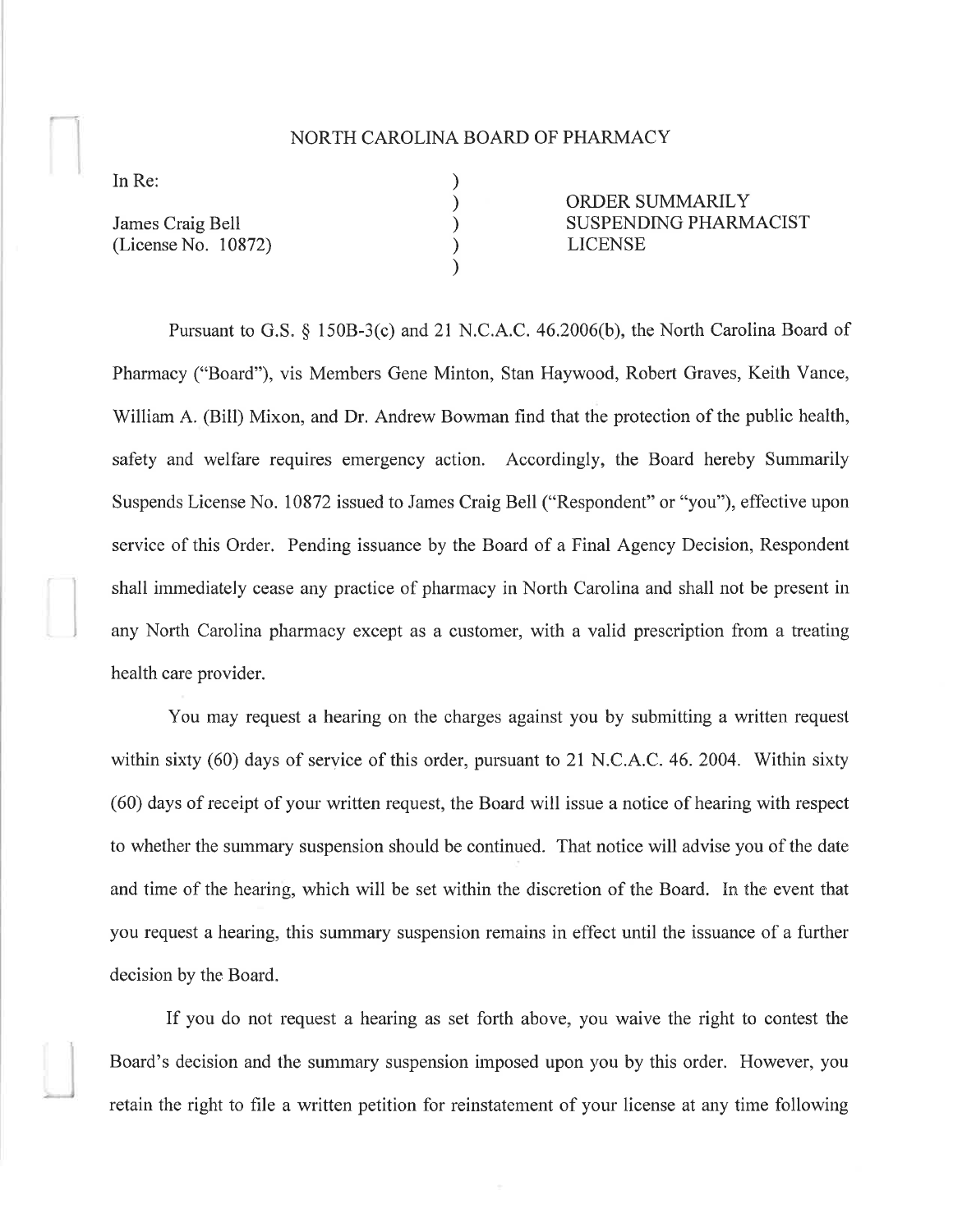this order. The Board will set a hearing at a time and place within its discretion and will rule on the petition for reinstatement, in its discretion, under its duty to consider the public health, safety and welfare.

By Order of the Board, this  $11^{10}$  day of  $\frac{94}{11}$  2017.

NORTH CAROLINA BOARD OF PHARMACY

Jack W. Campbell, IV

Executive Director